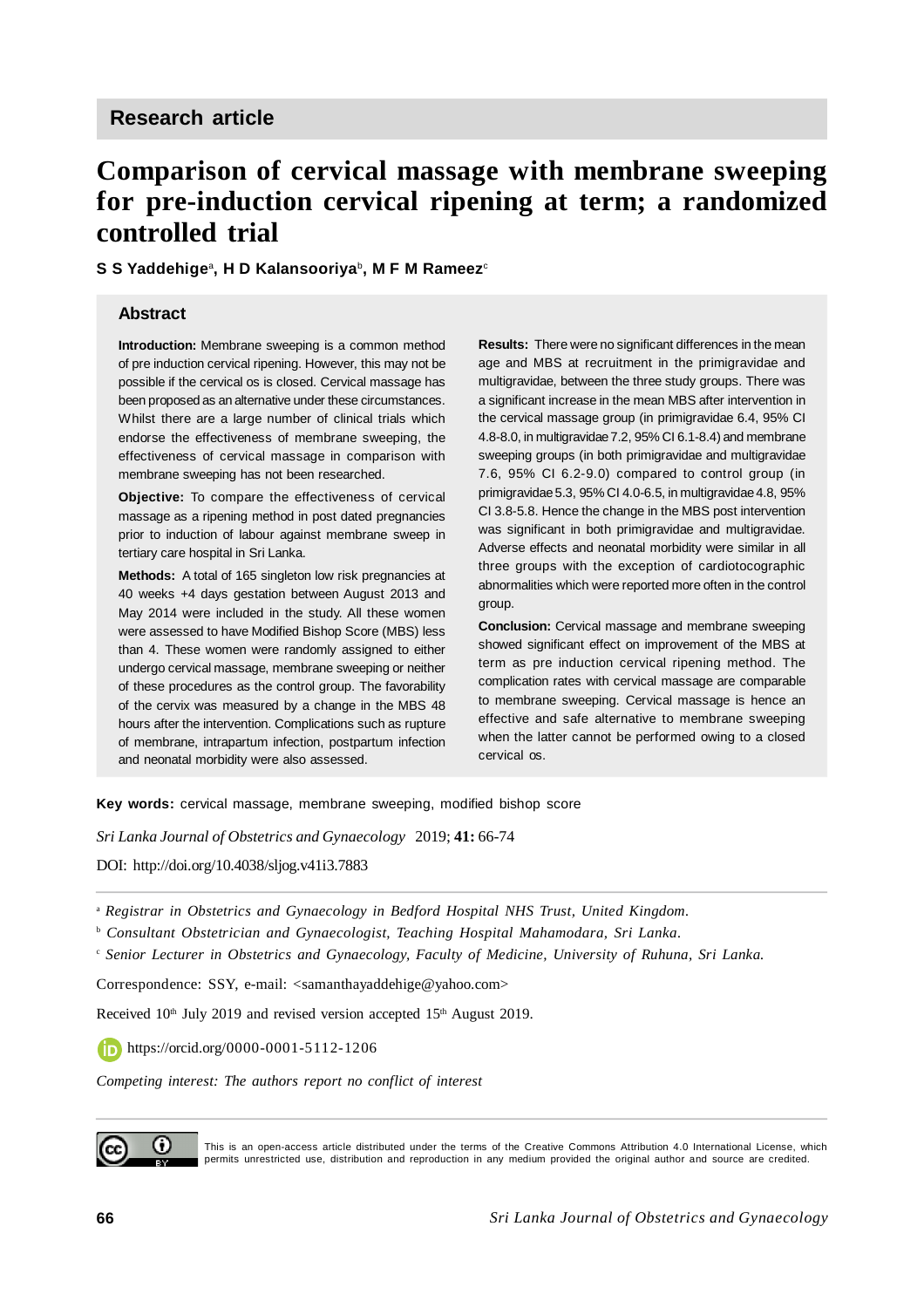## **Introduction**

Induction of labour is the artificial initiation of labour before its spontaneous onset, to deliver the fetoplacental unit. The frequency of induction varies from one region to another and from one institution to another. On average, approximately 10% of all deliveries result from induction of labour, ranging from 1.4% in Niger to  $35.5\%$  in Sri Lanka<sup>1,2</sup>. It is a well proven recommendation that the cervical ripening methods should be used before induction of labour, if the MBS is less than 6. Among all the non-pharmacologic methods, only the mechanical methods have proven efficacy for cervical ripening or induction of labour<sup>3,4</sup>.

Membrane sweeping is a simple method to promote cervical ripening and is widely practised all over the world. The ideal timing of membrane sweeping to ensure effectiveness is still unclear<sup>5</sup>. Membrane sweeping leads to an increase in prostaglandin metabolites such as  $\mathrm{PGF}_{2\alpha}$  and phospholipase  $\mathrm{A}_2$  in the cervix locally. A similar increase is also seen in the maternal circulation. These prostaglandin metabolites mediate cervical ripening. This may also lead to the onset of spontaneous labour<sup>6,7</sup>.

The improvement in MBS of the cervix subsequent to membrane sweeping reduces the need for oxytocic agents in the induction of labour. However, membrane sweeping may be associated with pain and discomfort, vaginal bleeding, prelabour rupture of membranes and ascending infection<sup>3,4</sup>. Membrane sweeping may not be possible when the cervical os is closed as the examining finger cannot be admitted into the cervix. The National Institute of Health and Care Excellence in the United Kingdom (NICE) recommend cervical massage as an alternative in this situation<sup>4</sup>.

Although membrane sweeping and cervical massage has been in practice, the effectiveness of cervical massage has, thus far, not been compared to the better established practice of membrane sweeping. A number of studies on membrane sweeping have mentioned cervical massage as an alternative however the effectiveness of cervical massage has not been compared with membrane sweeping<sup>8,9</sup>. This trial compares the effectiveness of cervical massage with cervical membrane sweeping as regards its effectiveness. As a secondary objective, the study also compares the maternal and neonatal morbidity associated with the two procedures.

#### **Materials and methods**

This was a single blinded randomized controlled trial. The trial was conducted in Teaching Hospital Mahamodara, Galle, Sri Lanka, from the 01 August 2013 to the 03 May 2014. Ethical approval was obtained from the Committee of Ethical Review, Faculty of Medicine, University of Ruhuna, Sri Lanka. The study was registered in the Clinical Trial Registry Sri Lanka under Registration No: SLCTR/2014/001<sup>10</sup>.

The study included women with low risk singleton pregnancies with an MBS of less than or equal to 4 at 40+4 weeks gestation whose dates were confirmed with an ultrasound scan. Mothers with medical or obstetric complications including multiple pregnancies, previous cesarean deliveries, fetal growth restriction, and any contraindication to vaginal delivery were excluded from the study. Informed written consent was obtained from participants who met the inclusion criteria and agreed to participate in the trial.

A total of 165 participants were recruited consecutively during this study period and randomized into three groups. The three groups included Group I (cervical massage), Group II (membrane sweep), and Group III (control). The control group had neither of these procedures prior to induction of labour.

Based on the study by Boulvain  $(1999)^{20}$  where the efficacy for cervical ripening or induction of labour (positive outcome) in the control group was about 25%. Increase in this proportion to 50% would be of clinical importance in both intervention groups. Therefore size of difference of clinical importance would be 25%; 80% statistical power at 95% significance level. Thus the total sample size was 165 (55 in each of the treatments and control groups) will be sufficient to detect a clinically important difference of 25% between groups.

Randomization was carried out by stratified randomization using a random number table. Serially numbered opaque envelopes were made up by an investigator who had no involvement in the clinical interventions during the study. The process of randomization to analysis is shown in Figure 1.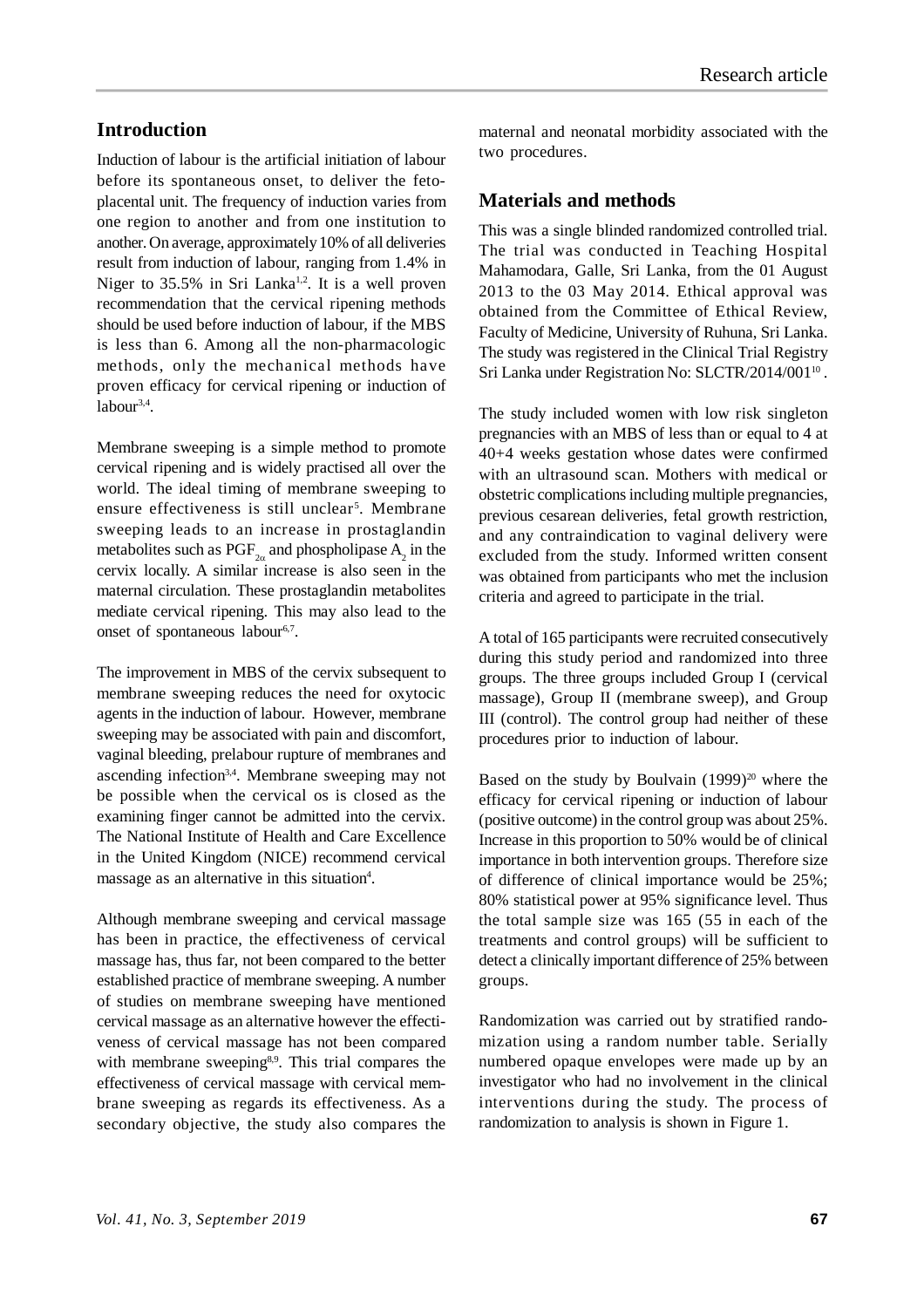

Figure 1. **Flow diagram of the study participant.**

The initial intervention (membrane sweeping or cervical massage) was carried out by the first investigator who was not blinded. While women randomized to the control group had no intervention performed, those randomized to cervical massage underwent the procedure using a technique described in a previous study as pushing and massaging movement around the vaginal fornices for 15 seconds<sup>5</sup>. Membrane sweeping was performed as per standard technique is duly randomized women. Aseptic technique was adhered to during all interventions. Fetal wellbeing was monitored in accordance with the unit's standard protocol.

Forty-eight hours after the intervention, a second investigator who was blinded to the intervention performed a cervical assessment and recorded the MBS. The second investigator also determined the subsequent intervention required to induce labour as per the standard protocol of the unit. Spontaneous onset of labour was defined as mothers who established labour before 48 hours of the first intervention.

Basic demographic characteristics, mean MBS, the occurrence of fever and birth weight in each of the three groups, were described as mean and 95% confidence interval and compared using ANOVA. Other maternal and neonatal outcomes such as mode of delivery, prelabour rupture of membrane, cardiotocograph abnormalities, premature babies unit (PBU) admission and neonatal intensive care unit admission were presented in proportions and compared using the chi-square test.

### **Results**

A total of 165 participants were recruited to the study. Two participants were excluded from the analysis. One participant selected for the membrane sweeping group underwent cervical massage instead of membrane sweeping owing to a closed cervical os. One participant withdrew consent after randomization into the control group. Therefore, fifty-five participants were randomized to the cervical massage group, 54 to the membrane sweeping group and 54 to the control group. There was no significant difference in the distribution of basic demographic characteristics such as age and MBS at recruitment, among the three groups in primigravidae and multigravidae (Table 1).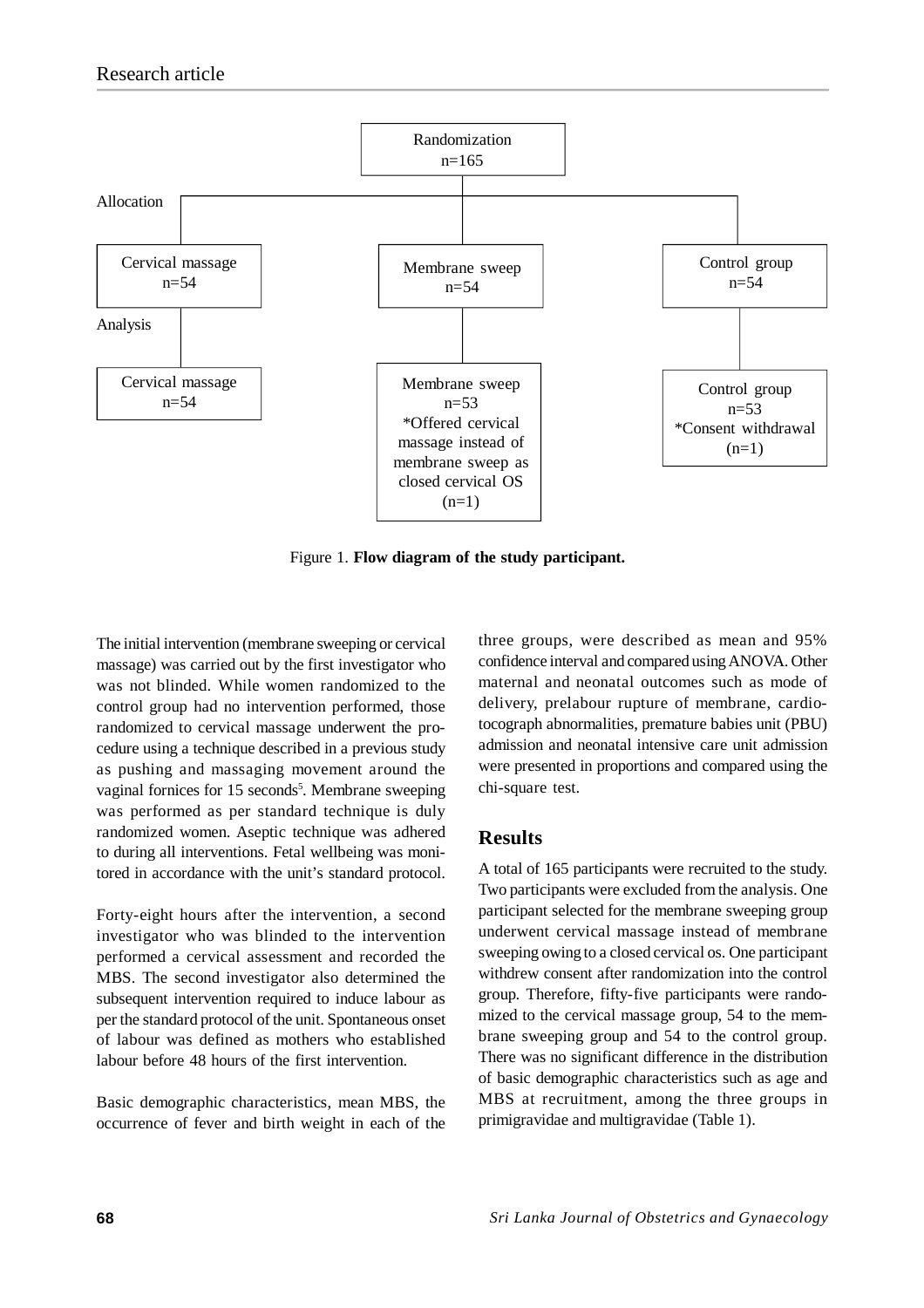|                    | Cervical<br>massage | Membrane<br>sweeping | Control         | $p$ Value |
|--------------------|---------------------|----------------------|-----------------|-----------|
| Primigravidae      | $n=28$              | $n = 28$             | $n=28$          |           |
| Age in years:      |                     |                      |                 |           |
| Range              | $20 - 35$           | $19 - 34$            | $17 - 32$       | 0.19      |
| Mean               | 25.93               | 23.82                | 24.89           |           |
| 95%CI              | $24.06 - 27.80$     | $22.35 - 25.29$      | $23.30 - 26.56$ |           |
| MBS at recruitment |                     |                      |                 |           |
| Mean               | 2.8                 | 3.18                 | 3.04            | 0.40      |
| 95% CI             | $2.51 - 3.20$       | $2.83 - 3.53$        | $2.69 - 3.22$   |           |
| Multigravidae      | $n=27$              | $n=26$               | $n=26$          |           |
| Age in years:      |                     |                      |                 |           |
| Range              | $24 - 35$           | $23 - 39$            | $24 - 39$       | 0.95      |
| Mean               | 30.41               | 30.08                | 30.31           |           |
| 95% CI             | $29.12 - 31.69$     | $28.36 - 31.79$      | $28.60 - 32.01$ |           |
| MBS at recruitment |                     |                      |                 |           |
| Mean               | 2.89                | 3.31                 | 3.27            | 0.30      |
| 95% CI             | $2.66 - 3.12$       | $3.06 - 3.56$        | $2.98 - 3.30$   |           |
|                    |                     |                      |                 |           |

| Table 1. Population demographics at baseline (n=163) |  |  |
|------------------------------------------------------|--|--|
|------------------------------------------------------|--|--|

MBS – Modified Bishops Score

95% CI – 95% Confidence Interval

Although numerically more participants in the cervical massage and membrane sweeping appeared to have established spontaneous onset of labour within 48 hours of intervention than in control group. Percentages are more in primigravidae than in the multigravidae. However, the difference is not statistically significant (primigravidae;  $p=0.22$  and multigravida;  $p=0.78$ ). Table 2 shows outcomes within 48 hours of intervention.

Analyses of primary outcomes after 48 hours of interventions were listed in Table 3. Mean MBS after

48 hours of intervention were compared with the control group and showed a significant change in the MBS in the primigravidae (Group1; 6.4, Group 2; 7.3, Group 3; 5.3, p=0.04) and multigravidae (group1; 7.2, Group 2; 7.6, Group; 4.8,  $p=0.003$ ). Considering the favourability for induction of labour, higher proportion of participants in both group 1 and group 2 were in both primigravidae and multigravidae were favourable for induction of labour. However this difference was not statistically significant in primigravidae group  $(p=0.07)$  and in multigravidae the difference was significant (p=0.022).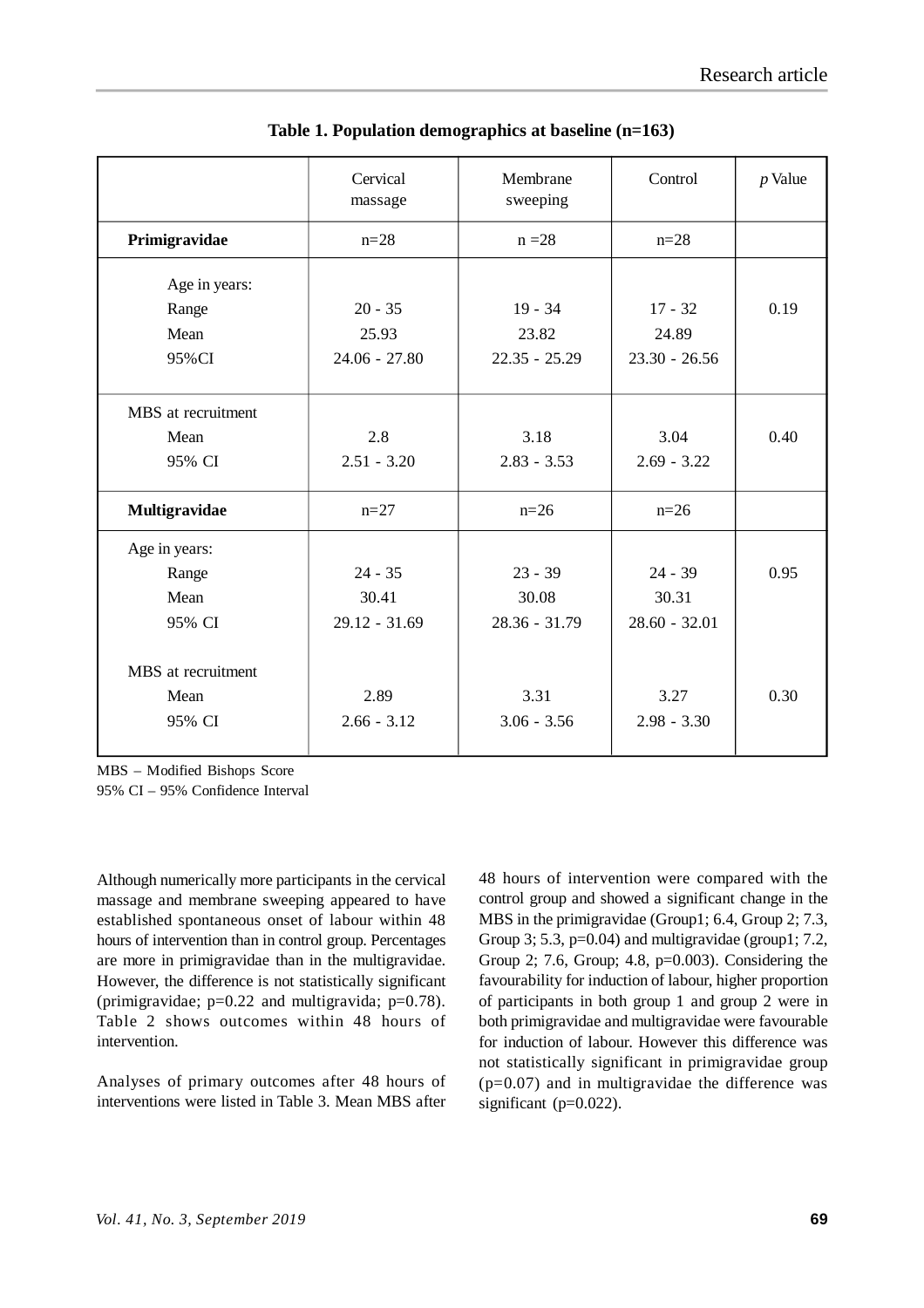|                                       | Cervical<br>massage | Membrane<br>sweeping | Control | $p$ Value |
|---------------------------------------|---------------------|----------------------|---------|-----------|
| Primigravidae                         | $n=28$              | $n=28$               | $n=28$  |           |
| Spontaneous onset<br>of labour $(\%)$ | 12(42.9)            | 10(35.7)             | 6(21.4) | 0.22      |
| Multigravidae                         | $n=27$              | $n=26$               | $n=26$  |           |
| Spontaneous onset<br>of labour $(\%)$ | 7(26.9)             | 8 (30.76)            | 6(22.2) | 0.78      |
| <b>NNT</b>                            | 8                   | 9                    |         |           |

NNT – Number Needed To Treat

|                                           | Cervical<br>massage | Membrane<br>sweeping | Control         | $p$ Value |
|-------------------------------------------|---------------------|----------------------|-----------------|-----------|
| Primigravidae                             | $n = 18$            | $n = 18$             | $n=22$          |           |
| Mean MBS (95% CI)                         | $6.4(4.8-8.0)$      | 7.6 $(6.2-9.0)$      | 5.3 $(4.0-6.5)$ | 0.04      |
| Cervix favourable for<br>induction $(\%)$ | 7(43.7)             | 13 (72.2)            | 9(40.9)         | 0.07      |
| Multigravidae                             | $n=21$              | $n = 18$             | $n=19$          |           |
| Mean MBS (95% CI)                         | $7.2(6.1-8.4)$      | 7.6 $(6.2-9.0)$      | 4.8 $(3.8-5.8)$ | 0.003     |
| Cervix favourable for<br>induction $(\%)$ | 14(66.7)            | 14 (77.8)            | 4(21)           | 0.022     |

**Table 3. Bishop Score after 48 hours (n=114, excluding mothers who established spontaneous labour)**

MBS – Modified Bishops Score

Cervix favourable for induction – MBS >7

Comparison of mean MBS after 48 hours of intervention were compared in the Table 4. The mean Modified Bishop Score after 48 hours of intervention showed a statistically significant difference between primigravidae and multigravidae in Group 1 and 2. There was no significant difference in the improvement achieved in the MBS in either the cervical massage or the membrane sweep groups.

Secondary outcome measures are shown in Table 5. There was a statistically significant increase in the number of participants requiring PGE2 for cervical ripening among multigravidae (p=0.01) in the control group (24.1%) as compared to the intervention groups (6.9% in each). However, there was no difference among primigravidae (p=0.14). Statistically significant higher number of Cardiotocogram (CTG) abnormalities were noted among participants in the control group (8/28) than in both intervention groups in primigravidae  $(p=0.01)$ . This difference was not significant in multigravidae ( $p=0.4$ ). There was a significant difference in the proportion of development of pyrexia in labour or PROM in participants in both primigravidae and multigravidae.

**70** *Sri Lanka Journal of Obstetrics and Gynaecology*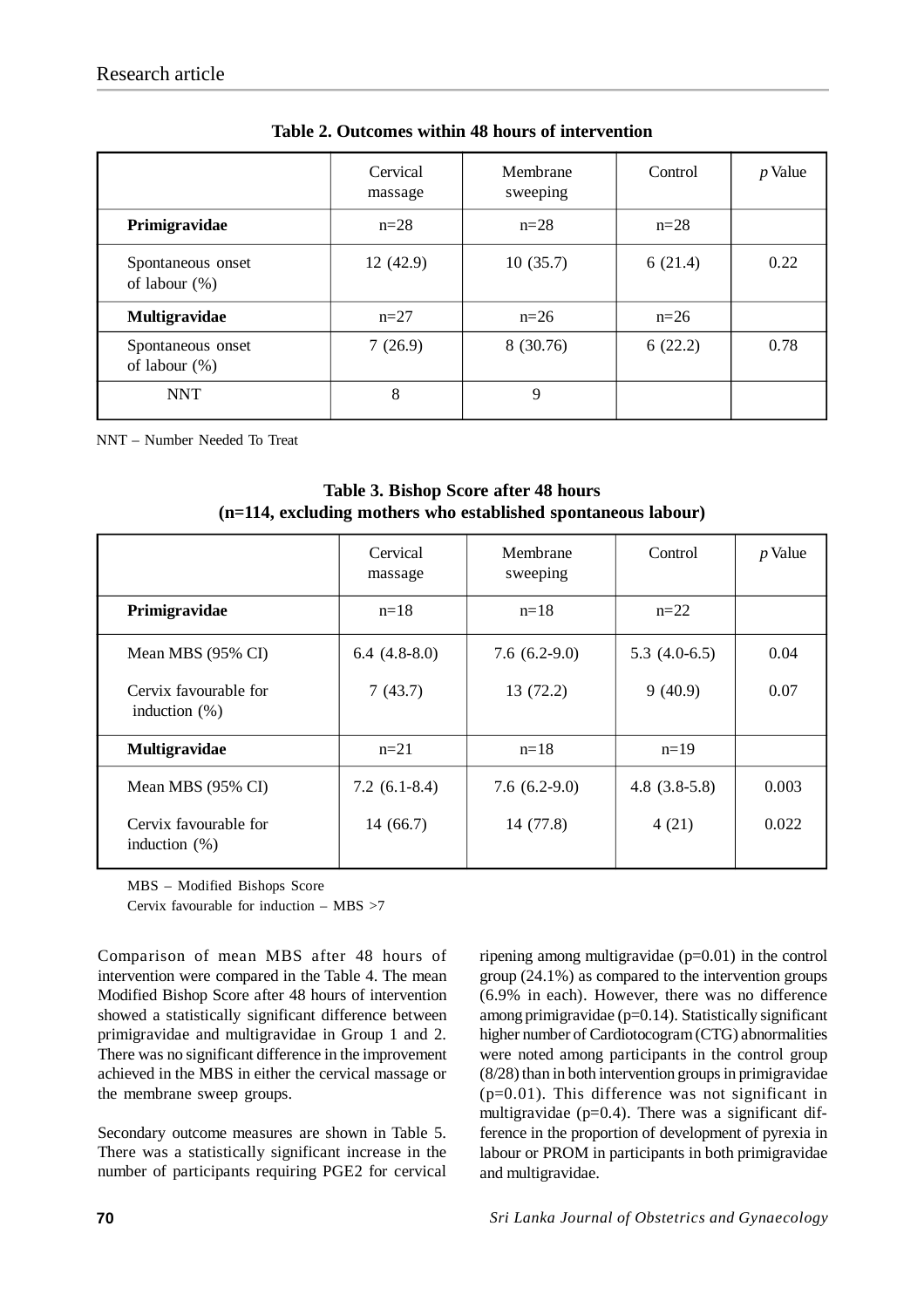In addition, there were no significant differences in neonatal outcomes between intervention groups in control group in two arms.

|                      | <b>SEM</b> | 95% CI         | $p$ Value |
|----------------------|------------|----------------|-----------|
| Primigravidae        |            |                |           |
| Group 1 vs Group 2   | 0.99       | $-3.23 - 0.76$ | 0.2       |
| Group 1 vs Group 3   | 0.95       | $-0.81 - 3.0$  | 0.02      |
| Group 2 vs Group 3   | 0.92       | $0.4 - 4.1$    | 0.01      |
| <b>Multigravidae</b> |            |                |           |
| Group1 vs Group 2    | 0.80       | $-1.93 - 1.30$ | 0.6       |
| Group 1 vs Group 3   | 0.79       | $0.80 - 3.8$   | 0.004     |
| Group 2 vs Group 3   | 0.82       | $1.06 - 4.37$  | 0.002     |

**Table 4. Comparisons of mean MBS after 48 hours of intervention in each group**

SEM – Standard error of mean

|                               | Cervical<br>massage | Membrane<br>sweeping | Control  | $p$ Value |
|-------------------------------|---------------------|----------------------|----------|-----------|
| Primigravidae                 | 28                  | 28                   | 28       |           |
| Need of vaginal PGE2 (%)      | 9(16.1)             | 4(7.1)               | 11(19.6) | 0.14      |
| Intra partum fever $(\%)$     | 2(2.4)              | 3(3.6)               | 1(1.2)   | 0.58      |
| Postpartum fever (%)          | 2(2.4)              | 3(3.6)               | 2(2.4)   | 0.85      |
| CTG abnormalities (%)         | 1(1.2)              | 2(2.4)               | 8(9.5)   | 0.01      |
| PROM $(\%)$                   | 3(3.6)              | 5(6.0)               | 2(2.4)   | 0.45      |
| Apgar score $<$ 7 in 5 minute | $\boldsymbol{0}$    | 1(1.2)               | 1(1.2)   | 0.59      |
| NICU/PBU admission            | 1(1.2)              | 1(1.2)               | 2(2.4)   | 0.76      |
| Multigravidae                 | 27                  | 26                   | 26       | 0.68      |
| Need for vaginal PGE2 (%)     | 4(6.9)              | 4(6.9)               | 14(24.1) | 0.01      |
| Intra partum fever $(\%)$     | 1(1.3)              | 1(1.3)               | 2(2.5)   | 0.75      |
| Postpartum fever (%)          | 1(1.3)              | 2(2.5)               | 1(1.3)   | 0.76      |
| CTG abnormalities (%)         | 2(2.5)              | 4(5.1)               | 5(6.3)   | 0.4       |
| PROM (%)                      | 4(5.1)              | 4(5.1)               | 2(2.5)   | 0.64      |
| Apgar score $<$ 7 in 5 minute | $\theta$            | $\Omega$             | 2(2.5)   | 0.12      |
| NICU/PBU admission            | 1(1.3)              | 2(2.5)               | 1(1.3)   | 0.75      |

### **Table 5. Secondary outcome measures in each group**

CTG – Cardiotocogram. PROM – Prelabour ruptures of membrane. NICU – Neonatal intensive care unit. PBU – Premature birth unit.  $PGE_2$  – Prostaglandin  $E_2$ .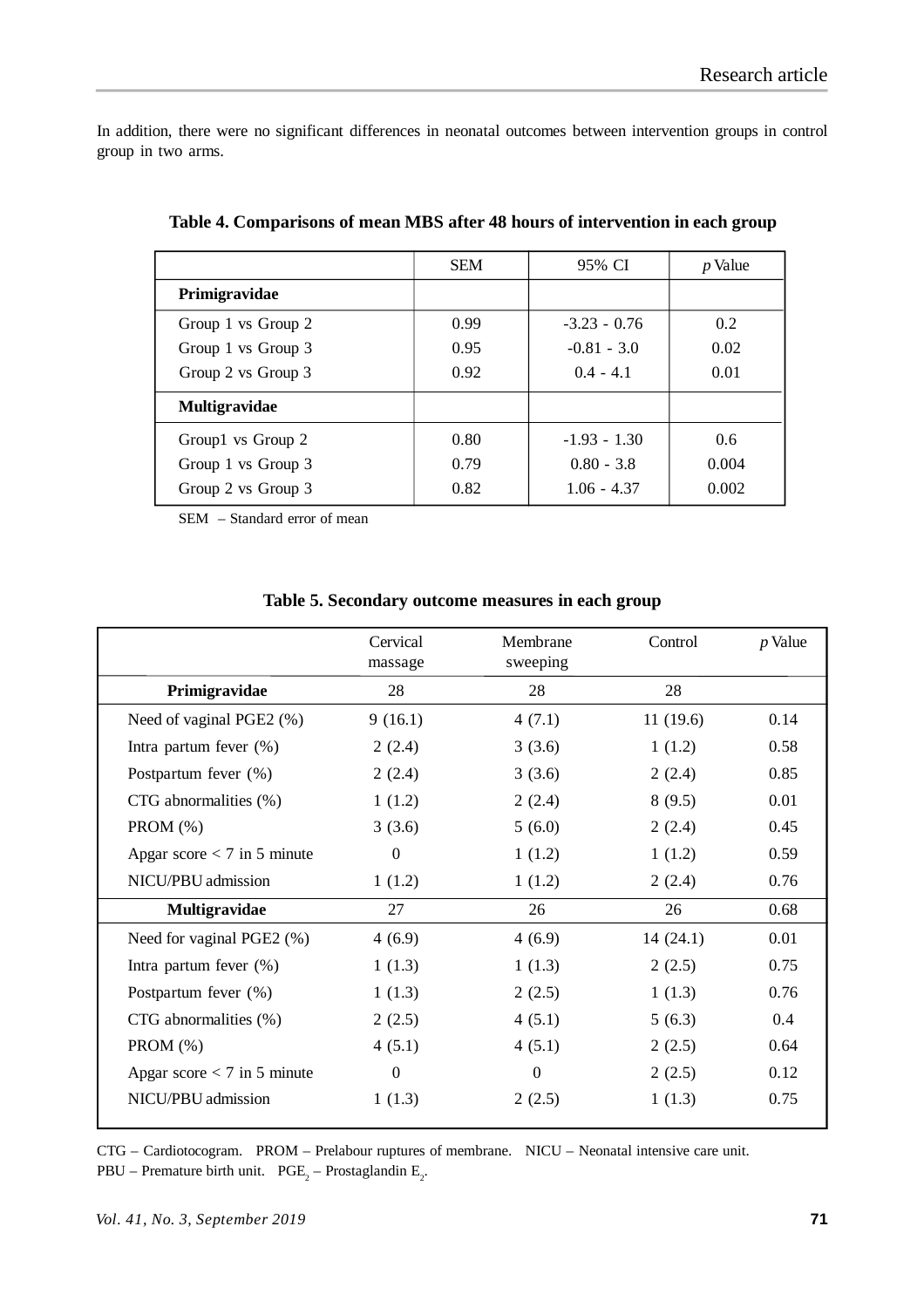## **Discussion**

The current study showed that cervical massage is as effective as membrane sweeping, in achieving cervical ripening for induction of labour at term in both primigravidae and multigravidae, although spontaneous onset of labour following intervention did not show any statistically significant difference. This finding is probably due to the fact that sample size is inadequate and duration of cervical massage was not adequate to detect the true difference in the current study. The objective of the study was to achieve the adequate ripening of cervix to enable induction with currently practised method of artificial rupture of membrane and start of oxytocin infusion. Therefore since the authors had no prior experience in the use of cervical massage for ripening of the cervix and lack of evidence of the duration of cervical massage, 15 seconds of massage duration was used in this preliminary study.

The observation that the change in mean MBS after 48 hours of cervical massage and membrane sweep was statistically significant when compared with the control group. Further mean MBS after 48 hours of cervical massage was not significantly different from that of membrane sweep, indicates that both interventions are effective for pre induction cervical ripening. The current study showed mean MBS after 48 hours of intervention in both intervention groups were above the recommended level for induction of labour. This will provide the opportunity to consider cervical massage as alternative to membrane sweep when the cervical os is closed. This finding was in line with the study conducted in Switzerland, Michel Boulvain et al have shown that the proportion of women requiring induction of labour following membrane sweep as opposed to no intervention was lower (49% vs 60%)<sup>11,12</sup>. Similar study done in United States of America by Kathleen Putuam et al in 2011 showed different findings from those already published as well as findings to our study. However in their study few women who needed cervical massage instead of membrane sweeping showed similar outcomes to the membrane sweeping group<sup>13</sup>.

Proportion of participants requiring prostaglandin for induction of labour was higher in the control group as compared to either of the intervention groups. This reached statistical significance among the multigravidae. Allott HA et al in 1993 noted similar findings in their study where 8% of women undergoing membrane sweeping required prostaglandins as opposed to  $18.8\%$  in the control group<sup>14</sup>.

There was a slight increase in the occurrence of prelabour rupture of membrane (PROM) in the women who underwent membrane sweep (6%) as compared to the cervical massage (3.6%) and the control group (2.4%). This difference was not demonstrated among the multigravidae. Intrapartum and postpartum fever was also not significantly different in the various groups. This finding is in keeping with other studies in literature<sup>8,17,18,19</sup>.

It was also shown in the current study that cervical massage and membrane sweep would not adversely affect the neonatal outcomes. This is in keeping with other studies in literature<sup>17.18.19</sup>.

Thus, there was no substantial evidence that cervical massage exaggerates the maternal or neonatal adverse outcomes in the current study. Therefore this study showed maternal and neonatal outcomes were comparable in cervical massage and membrane sweeping. Thus cervical massage is a safe intervention with regards to risk of infection, prelabour rupture of membrane. However, the acceptability of the participants was not assessed in this study.

## **Conclusions and recommendations**

Cervical massage can be considered as a reasonable option for pre induction cervical ripening at term mothers as an alternative to membrane sweeping especially when the cervical os is closed and the latter is not possible.

The authors recommend a larger multicenter trial based on the outcome of this trial to further explore the above findings.

### **Limitations**

The standard technique for cervical massage is not defined in the literature and the 15 second interval to perform cervical massage in this trial was chosen arbitrarily. A longer duration of massage may, however, lead to more effective outcomes and needs to be explored in further studies.

Seeking references from literature for this paper was a challenge as there are very few trials exploring cervical massage and indeed none comparing cervical massage with membrane sweep.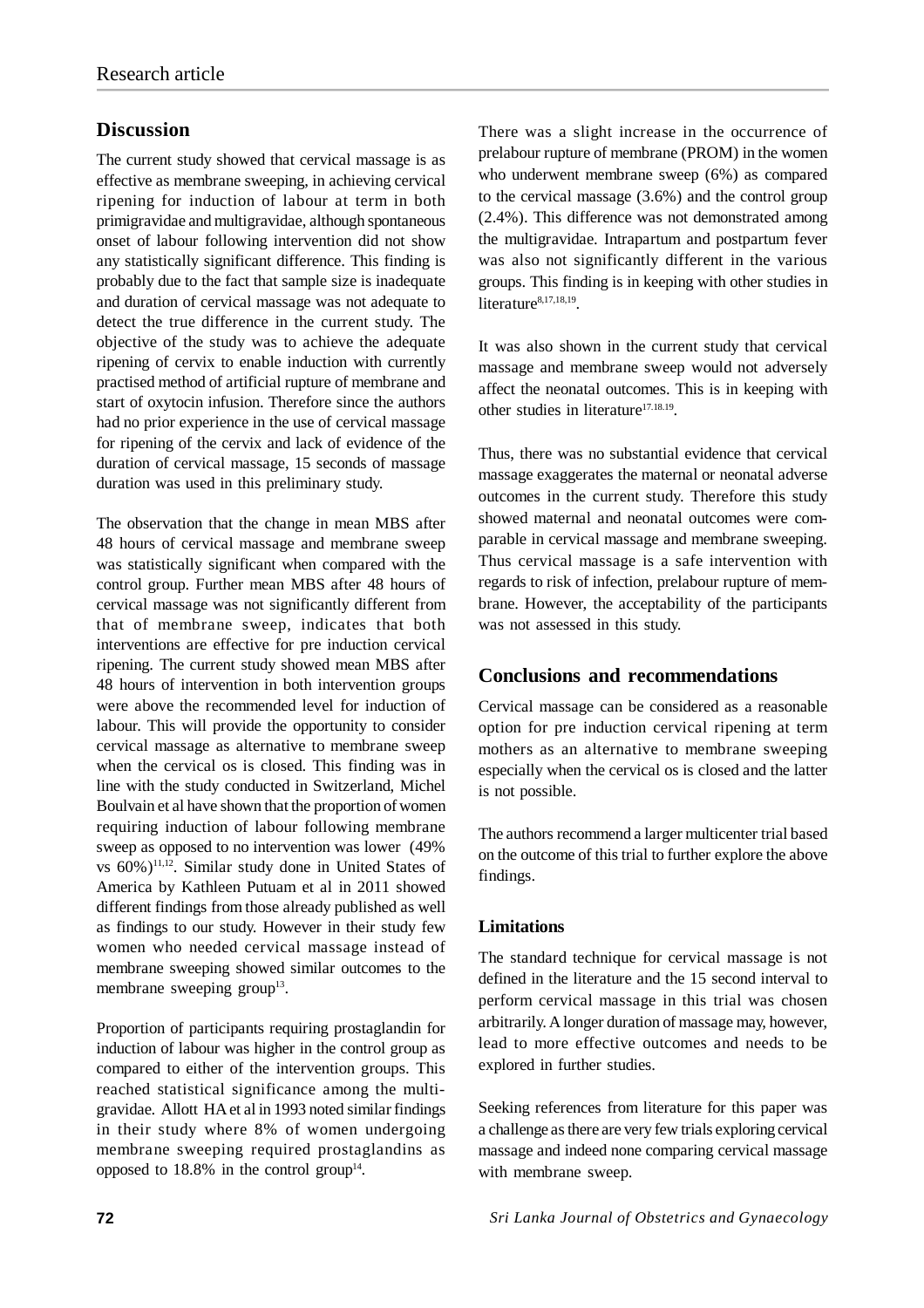## **Acknowledgement**

I would like to thank all the participants who agreed to participate in this study. Special thanks go, Professor Belisha Perera, Department of Community Medicine, Faculty of Medicine, University of Ruhuna who helped me to do the analysis and Miss Thangamma Katimada Annaiah Consultant Obstetrician and Gynaecologist Bedford Hospital NHS Trust United Kingdom for helping me to write this article.

#### **Authors' contributions**

SSY was the principal author and conceived the topic for this manuscript and both HDK and MFMR have done the review. All authors have critically revised and approved the final version of the manuscript.

## **References**

- 1. WHO Recommendation for induction of labour, Geneva, World Health Organization, 2011. Available at:<http://whqlibdoc.who.int/publications/> 2011/ 9789241501156eng.pd (accessed 10 July 2013)
- 2. Goonewardene M, Rameez MFM, Kaluarachchi A, Perera H. WHO recommendations for induction of labour: RHL commentary (last revised: 1 November 2011). The WHO Reproductive Health Library; Geneva: World Health Organization.
- 3. Justus Hofmeyr G. Induction and augmentation of labour in Dewhurst's Textbook of Obstetrics and Gynaecology. 7th Ed, Carlton, Blackwell Australia. 2007; 205-12.
- 4. National Institute of Health and Care Excellence, Induction of labour NICE Clinical Guideline70, 2008. available at <http://www.nice.org.uk/CG070> fullguidelines (accessed 10 June 2013).
- 5. Miranda E De, Van Der Bom JG, Bonsel GJ, Bleker OP, osendaal FRR. Membrane sweeping and prevention of post-term pregnancy in low-risk pregnancies: a randomized controlled trial. International Journal of Obstetrics and Gynaecology, 2006 April 113 ( 4): 402-8.
- 6. Mitchell MD, Flint AP, Bibby J, Brunt J, Arnold JM, Anderson AB, et al. Rapid increases in plasma prostaglandin concentrations after vaginal examination and amniotomy. British Medical Journal 1977; 2: 1183-6.
- 7. Keirse MJ, Thiery M, Parewijck W, Mitchell MD. Chronic stimulation of uterine prostaglandin synthesis during cervical ripening before the onset of labour. Prostaglandins. British Medical Journal 1983; 25: 671-82.
- 8. El-Torkey M, Grant JM. Sweeping of the membranes is an effective method of induction of labour in prolonged pregnancy: a report of a randomised trial. British Journal of Obstetrics and Gynaecology 1992; 99(6): 455-58.
- 9. Deepal S. Weerasekera. Sweeping of the membranes is an effective method of induction of labour in prolonged pregnancy, British Journal of Obstetrics and Gynaecology 1993 February,100: 193-4. <http://onlinelibrary.wiley.com/doi/10.1111/j.> 1471-0528.1993.tb15224.x/pdf (accessed 12 July 2013).
- 10. The Society of Obstetricians and Gynecologists of Canada, Clinical Practice Guideline No. 296, September 2013 available at [http://sogc.org/wp](http://sogc.org/wp-)content/uploads/2013/08/September2013- CPG296-ENG-Online\_REV-D.pdf (accessed 19 September 2013)
- 10. Sri Lanka Clinical Trials Registry; <https://slctr.lk/> trials/slctr-2014-001.
- 11. Michel Boulvain Research Fellow, William D. Fraser Associate Professor, Sylvie Marcoux Associate Professor, Jean-Yves Fontaine Associate Professor, Sylvie Bazin Consultant, Jean-Jacques Pinault Consultant Daniel Blouin Professor, Does sweeping of the membranes reduce the need for formal induction of labour? A randomized controlled trial, British Journal of Obstetrics and Gynaecology 1998 January 105(1): 34-40
- 12. Thirukumar M. Effects of stripping foetal membranes on pregnancy duration and rate of induction. [Thesis for MD (Obstetrics and Gynaecology) Part II] 2005. Post Graduate of Medicine (PGIM), University of Colombo, Sri Lanka (accessed May 2016)
- 13. Kathleen Putnam, Everett F Magann, Dorota A Doherty, Aaron T Poole, Marcia I Magann, William B Warner, and Suneet P Chauhan. Randomized clinical trial evaluating the frequency of membranes weeping with an unfavourable cervix at 39 weeks, International Journal of Women's Health. 2011 August, 3: 287-94.
- 14. Allott HA, Palmer CR. Sweeping the membranes: a valid procedure in stimulating the onset of labour,